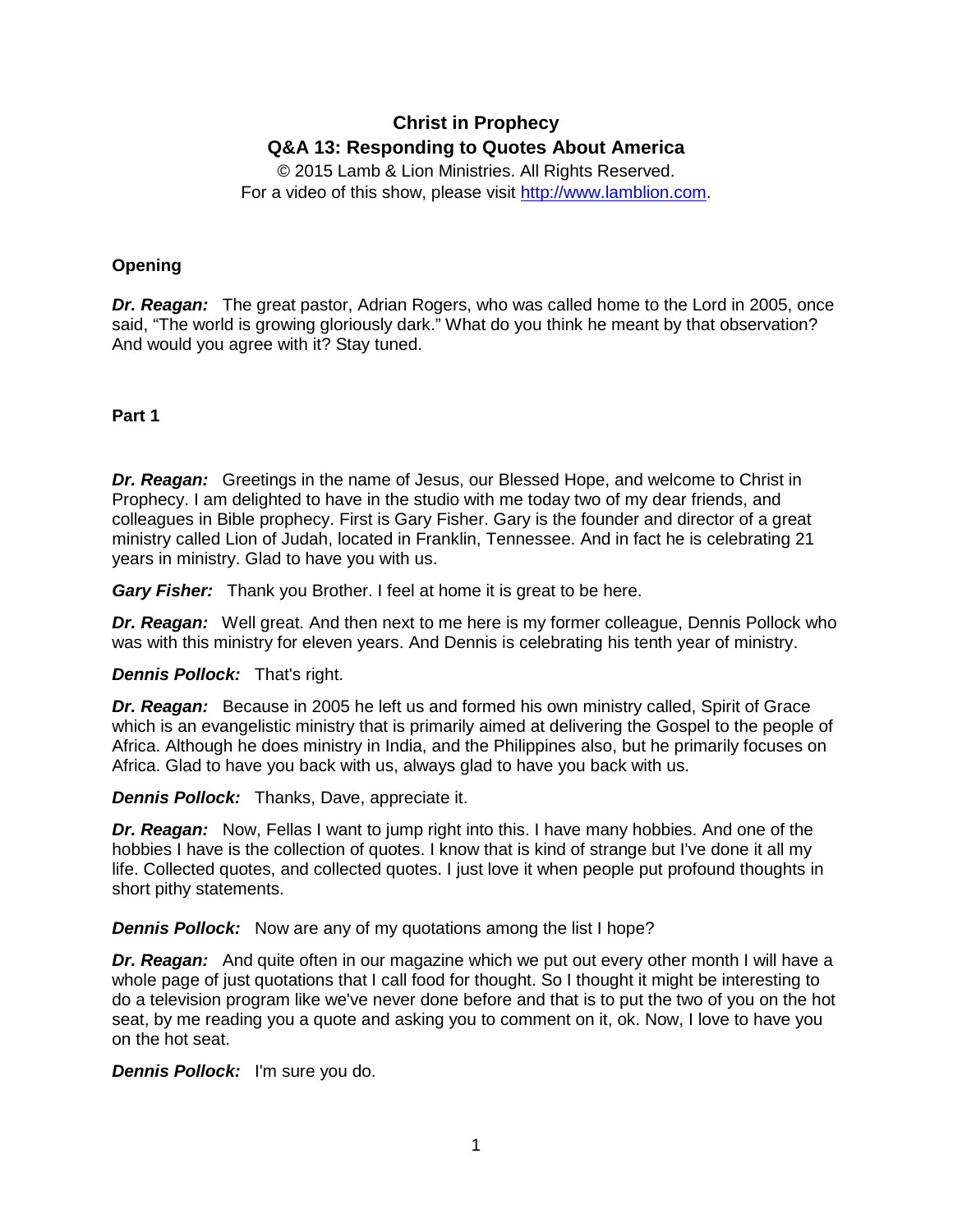*Dr. Reagan:* So let's start out with the one I started with at the beginning of the program, Adrian Rogers who said, "The world is growing gloriously dark." Now that sounds like a contradiction. "The world is growing gloriously dark." Do you agree with that? What does he mean? What do you think he meant by it?

**Dennis Pollock:** Well you know when I saw the quote I wondered myself. I have no problem with the idea of the world growing dark particularly in America and Europe I think is the darkest of all.

#### *Dr. Reagan:* But gloriously?

**Dennis Pollock:** Gloriously dark. The only thing I can imagine he may have been thinking was when things are really dark light shines all the brighter. And maybe he saw that as an opportunity for us to perhaps shine in a brighter way then we normally would.

#### *Dr. Reagan:* Ok. How about you Gary?

*Gary Fisher:* Well, I personally have talked to Adrian several times and I think I have a feel of what he meant because of our previous conversations. But he said this I think because he knows that dark days precede the great coming day of the Lord Jesus Christ. So he said, "When you see these things beginning to take place, lift up, your redemption is drawing near."

**Dr. Reagan:** Well, yes, I think so. You know the Bible says that the world is going to go full circle; it is going to go back to as evil as it was in the days of Noah. Which was primarily immorality and violence.

*Gary Fisher:* Yes.

*Dr. Reagan:* And that's what we are seeing.

*Gary Fisher:* Yes.

*Dr. Reagan:* And so its precursor of the return of Jesus Christ. Ok, let me ask you another one here. Let's take one from Don Wildmon who is one of my heroes of the Christian faith, the Founder of the American Family Association. And Don Wildmon said, "The fundamental problem with our nation can be traced to 300,000 silent pulpits." Gary?

*Gary Fisher:* I think that is right on.

*Dr. Reagan:* He said it for years.

*Gary Fisher:* Absolutely. Jesus said in Matthew 5:13 the Church is salt and light in society where she lives. If the salt loses its flavor it becomes useless and ready to be trampled underfoot by man.

**Dr. Reagan:** Yeah, but we've got pastors in the pulpits every Sunday. What does he mean 300,000 silent pulpits?

*Gary Fisher:* Well most of them are afraid to speak out on the issues, and we need a church that speaks on the moral issues of the day. What we have today is a government that is hijacking those moral issues and making a political issues, and the pastors are afraid.

*Dr. Reagan:* In fact you got in trouble for doing that at church didn't you?

*Gary Fisher:* I did.

*Dr. Reagan:* Tell me about it.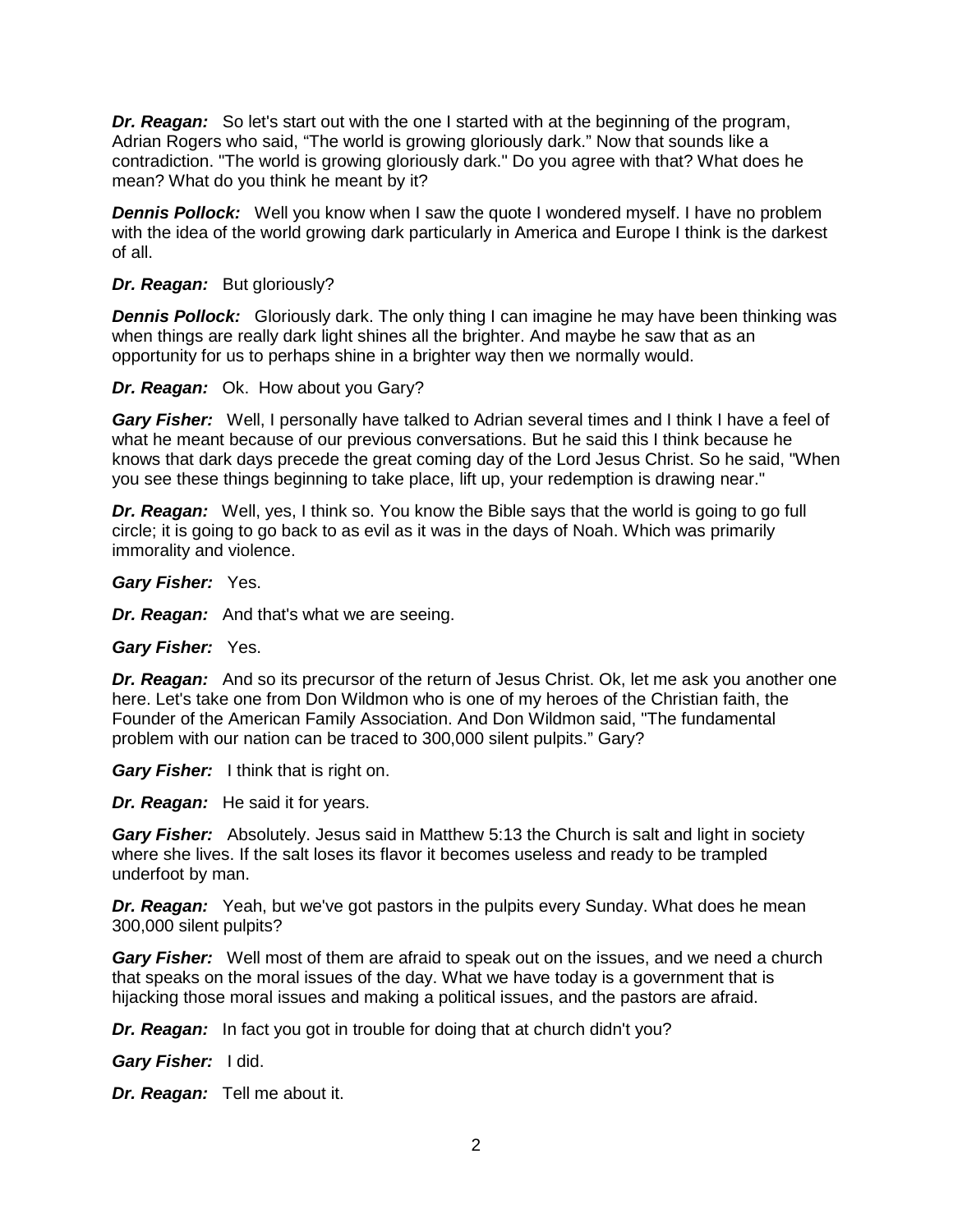*Gary Fisher:* I was invited to come teach a Sunday school class and the pastor invited me to teach the congregation afterwards. And I finished in the Sunday school class about oh, just a few minutes and I looked over at the director and I said, "How much time do we have left." He said, "About eight minutes." I said, "Well I'll tell you what we're going to do." I said, "We have one of the most important elections." This was the last Presidential election cycle. I said, "We have one of the most important elections coming up in the history of the United States." I said, "Here is what I want you to do. You understand I am not a Republican or a Democrat, I'm a Theocrat. So, you take your God into that voting booth and you remember three issues: samesex marriage, abortion on demand, and support for Israel and you vote how you think your God would." Well this lady got furious with me. She went out and found--

*Dr. Reagan:* You didn't endorse any candidates.

*Gary Fisher:* Absolutely not. And she got furious she went and found the pastor and read him the riot act. He came and found me and he said, "I'm sorry but I promised them I'd never be political here. And you can't speak to the congregation today." So.

*Dr. Reagan:* And that was being political?

*Gary Fisher:* Yes.

*Dr. Reagan:* Oh, my. How about you Dennis any comment you want to make about that 300,000 silent pulpits?

**Dennis Pollock:** Well I will say this. I know we have some good pastors who are speaking out.

*Dr. Reagan:* Oh, yeah, absolutely.

**Dennis Pollock:** To suggest that there are no pastors anywhere in the country is maybe a little bit of hyperbole.

#### *Dr. Reagan:* Yes.

**Dennis Pollock:** But there are many pastors that are fearful. You know one of the things that makes a good pastor, generally speaking is you are a people person. And one of the aspects of being a people person is you like people to like you.

*Dr. Reagan:* Yeah, you don't want to offend anybody.

**Dennis Pollock:** If you've got that abrasive personality that you don't give a hoot what anybody thinks about you, you probably wouldn't really be a good pastor. But the problem is if you take that and stretch it too far you end up just speaking the positive stuff, you refuse to speak out. And to me the key is, look at Jesus Christ. What was He like? And what was His attitude about speaking on the issues of His day? Jesus said this, "He said the world cannot hate you," speaking to some of the disciples. He said, "The world can hate you but it hates me because I speak out that its deeds are evil." So what He's saying is you're too popular. You are so popular nobody can hate you and that is not a good thing.

*Dr. Reagan:* That has been a theme of Franklin Graham's statements recently about challenging pastors to really speak out you know.

*Gary Fisher:* Yeah.

*Dennis Pollock:* Yes.

*Dr. Reagan:* Let me give you one that is similar from Don Wildmon's son Tim Wildmon.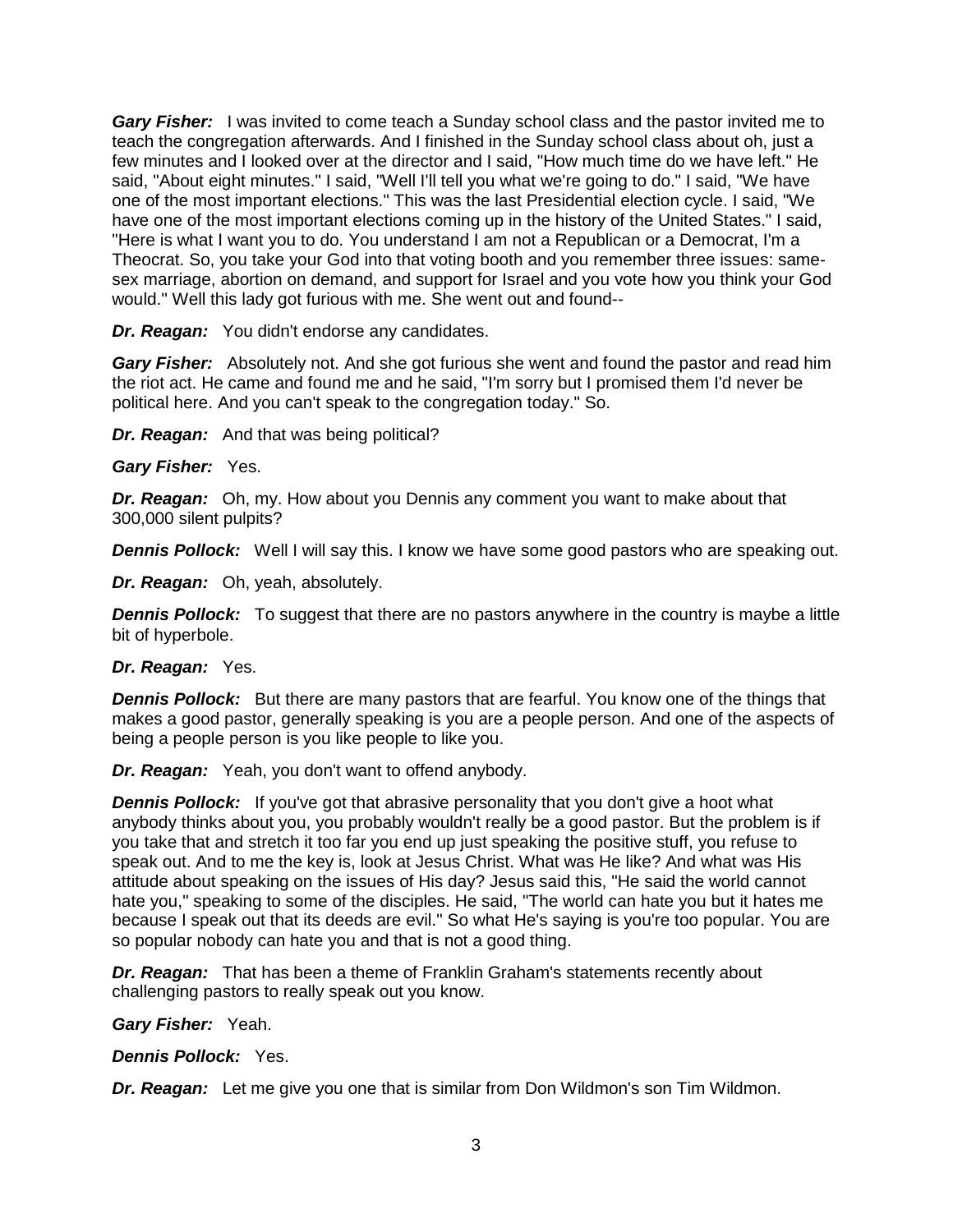# *Dennis Pollock:* Ok.

*Dr. Reagan:* Who spoke at our conference this year and in the conference he was talking about how many Christians believe that it is wrong to get involved in politics in anyway, like to run for office or support a candidate or whatever. And he said, "It makes no sense to me for Christians to emphasize obeying the law while insisting that the making of the law should be left up to pagans."

**Dennis Pollock:** Yeah, absolutely. The Bible says render to Caesar the things that are Caesar's, we owe our country to be involved in voting, in supporting candidates that hold a biblical view. And depending on your calling you know there will be Christians, and I believe will be called to get involved in government, get involved in politics. But of course not everybody will be called.

# *Dr. Reagan:* That's true.

*Dennis Pollock:* That's a personal issues. But we should at all least vote, at least be aware, watch the news. You know you have Christians that say, "Oh, I don't want to watch the news it's just so depressing I just want to read my Bible and watch Christian TV." But you know watch the news, find out what is going on, be informed.

*Dr. Reagan:* In fact we have a part-time evangelist for this ministry, Tim Moore, who lives in Kentucky and preaches for us on weekends and he happens to be a member of the Kentucky Legislature. And boy he's in there fighting hard for the moral issues.

*Dennis Pollock:* Ok. Praise God.

*Dr. Reagan:* Folks, we are going to take a break and we'll be back in just a moment.

# **Part 2**

*Dr. Reagan:* Welcome back to Christ in Prophecy and my discussion of current events from a biblical perspective, featuring two colleagues of mine Gary Fisher and Dennis Pollock. Fellas I want to get right back into this as quickly as possible. Let me give you a quote from Ed Hindson who is one of the great prophecy teachers of America and Dean of the Liberty University Seminary. He says, "Satan doesn't care about other religions. He is only interested in opposing the truth of Christianity." What about it?

*Gary Fisher:* I agree with him. Satan knows that Acts 4:12 says there is absolutely no other name under Heaven given among men whereby we must be saved. Salvation is in no other, so it makes sense for Satan to go after the jugular vein and discredit Jesus Christ.

*Dr. Reagan:* He's interested in going after truth.

#### *Gary Fisher:* Absolutely.

**Dennis Pollock:** Yeah, the Devil is of course anti-God and that means he's against everything that has to do with God. And the Bible tells us he's our adversary. Peter says, "You adversary the Devil is walking about like a roaring lion seeking whom he may devour."

#### *Dr. Reagan:* Yeah.

**Dennis Pollock:** So, his great desire is to take everything that pertains to God which would be the church, individual Christians, the Bible, Christianity as a whole and discredit it, destroy it, give it a bad taste. Do whatever he can to bring it down.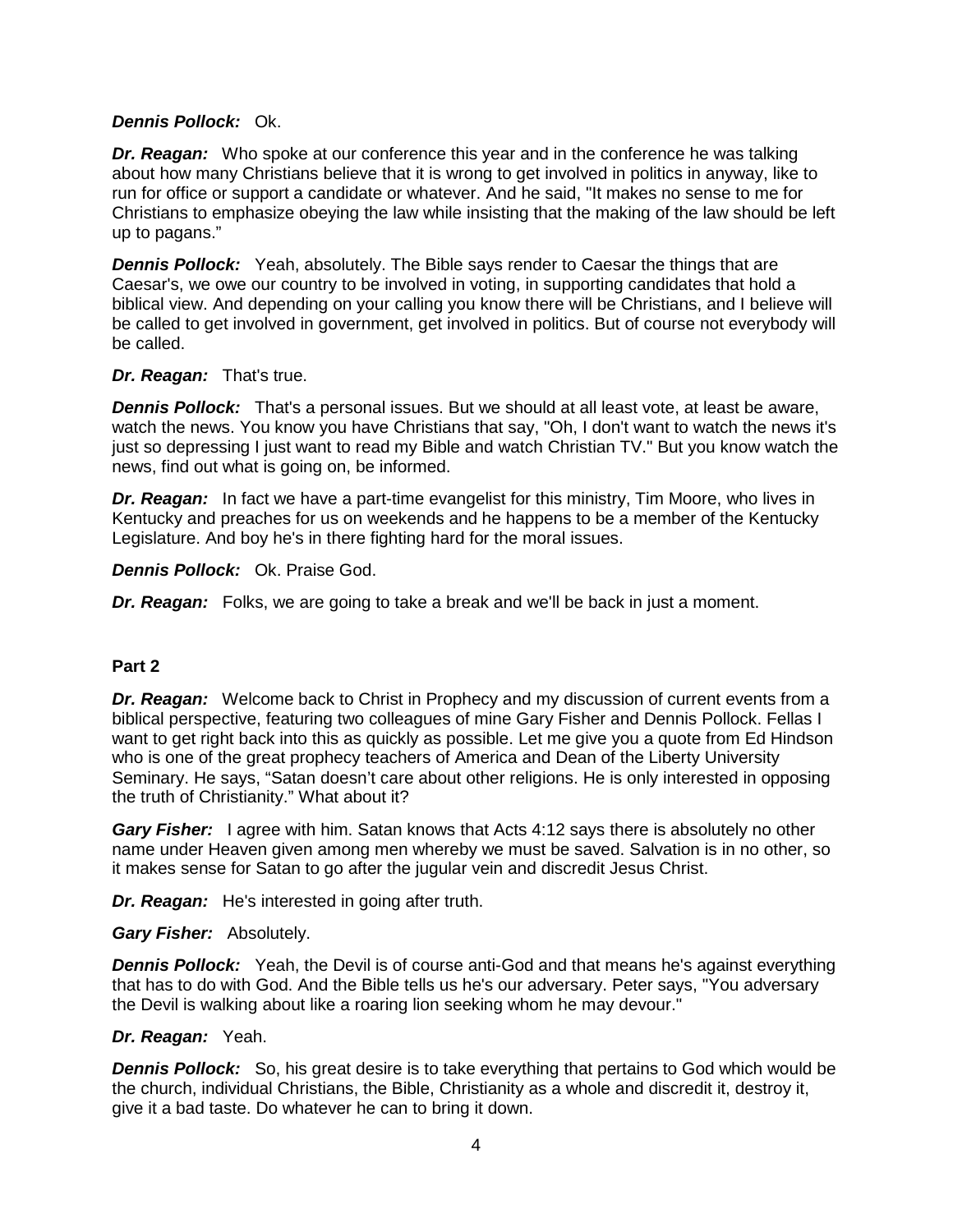*Dr. Reagan:* And isn't it interesting as we look around the world today we see Christianity under attack everywhere.

*Gary Fisher:* That's right.

*Dennis Pollock:* Of course.

*Gary Fisher:* Everything else is tolerated.

*Dr. Reagan:* Yeah.

**Dennis Pollock:** Someone said if you haven't yet run into the Devil yet as an adversary maybe you're going the same direction as he's going.

#### *Gary Fisher:* I like that.

**Dr. Reagan:** Well let me give you one of my favorite quotes from Mark Hitchcock, both of you know him. He is a pastor of Faith Bible Church in Edmond, Oklahoma and a Bible prophecy expert and prolific author. And he says, "When the Rapture occurs, we are going to get an air lift accompanied by a face lift. That's one of the reasons I'm looking for the uppertaker, and not the undertaker." I love that quote.

#### *Gary Fisher:* Amen.

*Dr. Reagan:* What about that? What's he talking about an uplift instead of a facelift and all that?

*Gary Fisher:* 1 Corinthians 15:51-52 promises a brand new body when the Rapture occurs. And that's a glorifying thought.

*Dr. Reagan:* That's a facelift.

*Gary Fisher:* Absolutely. And then 1 John what is it? 3:2 I believe it is John says, "We will be like Him for we will see Him just as He is."

#### *Dr. Reagan:* Yes.

*Gary Fisher:* And you know a godly person would want to be like God more than he wants to be like himself. So this is a great promise in the future.

*Dr. Reagan:* So the Rapture is the idea that the Lord is coming for the Church, going to take us out of here before that Tribulation begins. So he is looking for the uppertaker instead of the undertaker.

#### *Gary Fisher:* And changes.

**Dennis Pollock:** He says it in a humorous way but really there is some pretty sound theology behind what he is saying.

#### *Dr. Reagan:* Oh, yeah.

*Dennis Pollock:* You know as Gary said and you can point to some other Scriptures we will meet the Lord in the air, you know we will go up and we we'll have a new body, we will have a facelift. And He is the uppertaker the one who will draw us to Himself. So, its good theology.

*Gary Fisher:* I would like to add one other thought to that, today would be a good day.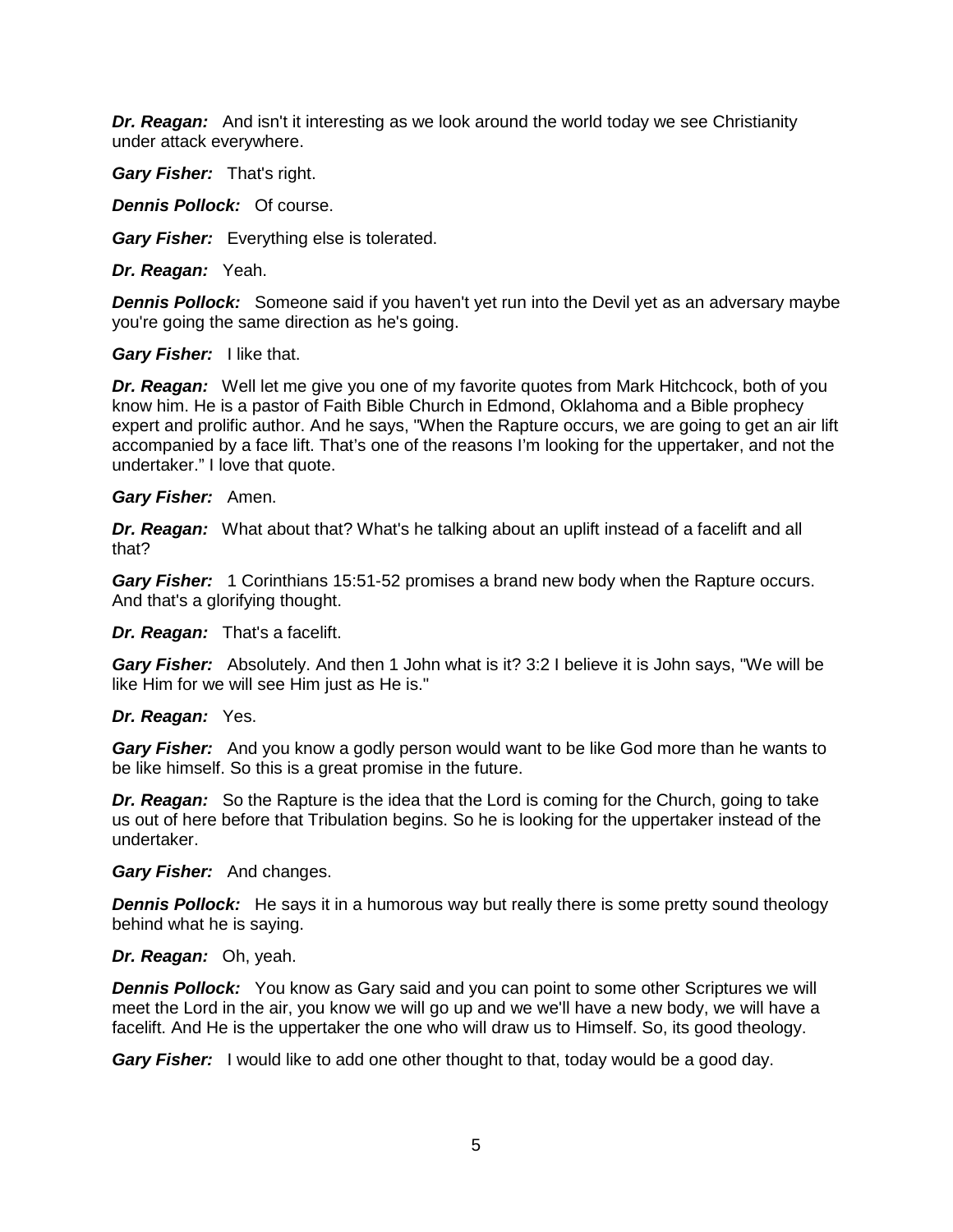*Dr. Reagan:* Amen. How about this quote by Don Ott? Don is a good friend of mine who is president of Christian Psychological Resources in Arkansas. He's also a Bible prophecy scholar and he wrote this, he said, "In the 20th Century, Billy Graham would proclaim, 'The Bible says.'" I can just hear him right now.

#### *Dennis Pollock:* Amen. I can too.

*Dr. Reagan:* "The Bible says. But in this century, the cry is, 'Who cares what the Bible says?'" How accurate do you think that is?

**Dennis Pollock:** You know it's interesting. I read a statistic that said the average America home has four Bibles plus, a little over four Bibles. And we do not see a strong verbal challenge to the Bible yet. I believe that will come. But the quote is right nobody much cares what the Bible says, they just refuse yet to challenge it. And our job is to keep putting it in front of us when we are making our stands on positions like abortion, and homosexuality and so forth and say, "This is not our opinion." "This is not our bias. This is not just some thought we had. This is what the Bible says. And we love the Bible, we love Christ. We believe in the Bible." So, yeah America has moved far, far from a dependence on Scripture. Now, some have said because America has done that preachers ought to just stop preaching the Bible. Just try to reason with American's because they don't believe it anyway. I don't hold to that view. I believe the Bible is so powerful that whether someone believes it or not, share it anyway.

#### *Dr. Reagan:* Amen.

*Dennis Pollock:* Declare it anyway.

*Dr. Reagan:* Well one of the best known Christian leaders in America right after the Supreme Court decision said that he had changed his mind about same-sex marriage, because he had a long talk with his wife and his wife just had such empathy for these people and his feelings got involved in that and he just believed that was the way to go was with his feelings.

#### *Dennis Pollock:* Yeah.

*Dr. Reagan:* Boy, I tell you can get in trouble following your feelings.

*Gary Fisher:* Absolutely.

*Dennis Pollock:* What did Jesus say to the Devil? "It is written"

*Dr. Reagan:* It is written.

*Gary Fisher:* There is an emerging phenomenon going on in the church and you just nailed it, it's judging truth by the way it makes them feel.

*Dr. Reagan:* Yes.

*Dennis Pollock:* Sure.

*Gary Fisher:* Instead of judging truth logically but what it says literally.

*Dr. Reagan:* That's very much a part of the Emergent Church movement and I want to give you a quote from a leader of that, Rob Bell who says.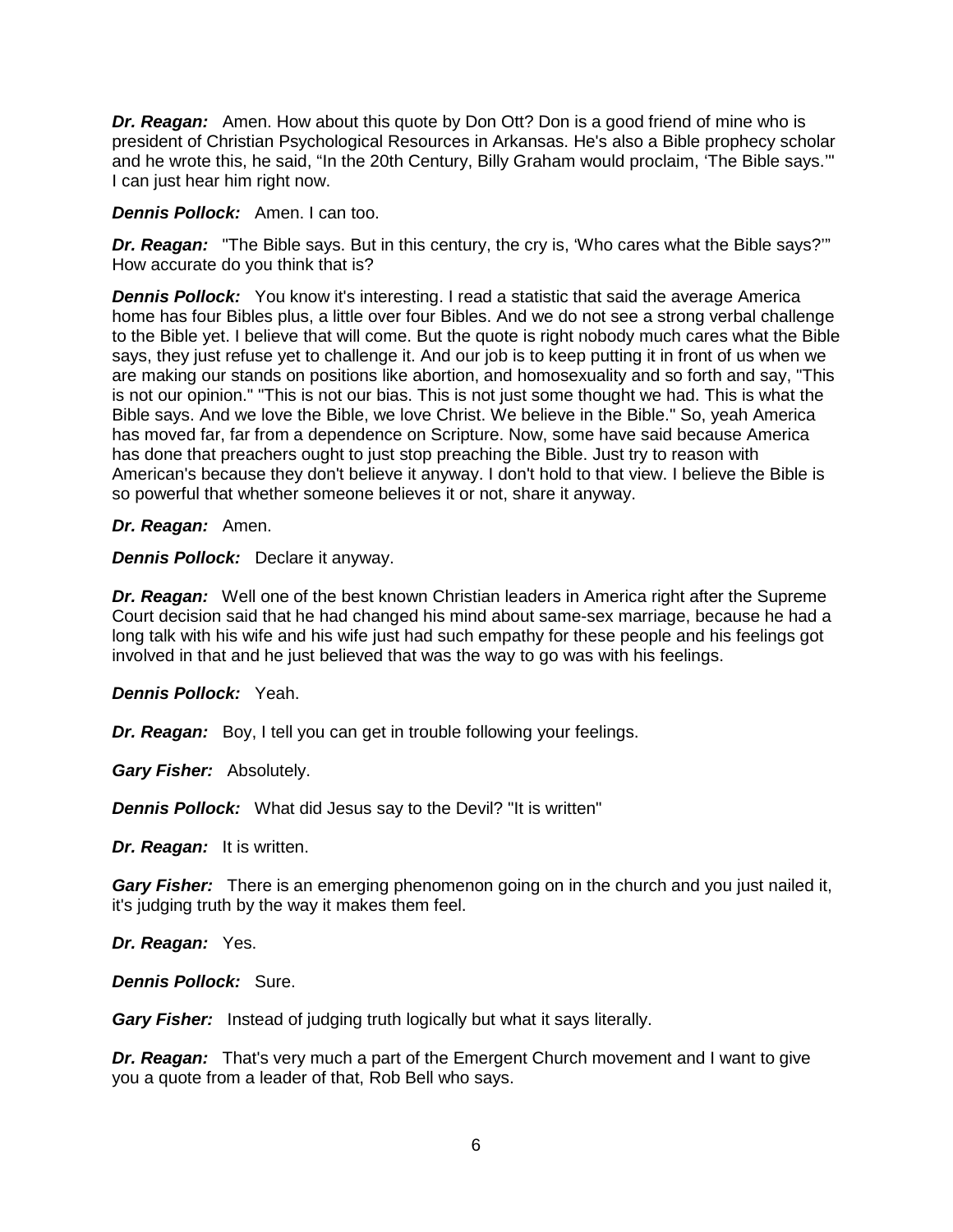#### *Gary Fisher:* Yes.

*Dr. Reagan:* "The Church has become irrelevant to issues like same-sex marriage, and it will continue to be even more irrelevant when it defends itself by quoting letters written 2,000 years ago."

*Gary Fisher:* It sounds like the Bible has become irrelevant to Rob Bell.

**Dr. Reagan:** I mean just says who cares what the Bible says?

*Dennis Pollock:* Well that is disgusting but what he should consider is that Jesus Christ was a theological conservative. He believed the Bible. He talked about Creation. He believed in Adam and Eve. He talked about Jonah, He believed in the story of Jonah being swallowed by a fish. He believed that Elisha healed a leper. He believed all these things.

*Dr. Reagan:* And He was God in the flesh.

*Dennis Pollock:* And He was God in the flesh and he said the Scripture cannot be broken, it is inspired of God. So, if Jesus Himself, God in the flesh declares His love for the Word. Declares it's true. Who in the world would we be to say, "Oh, He was wrong. He was primitive. He was naïve. He didn't understand but we do today." That is ridiculous.

*Gary Fisher:* To play off Dennis' point there is this great movement out there to say that the Bible cannot be taken literally. You've made a reference. Jesus was obviously taking the Bible literally.

*Dennis Pollock:* Absolutely.

*Gary Fisher:* But you know when the Bible says something about homosexuality it doesn't mean what it says literally. And on and on it goes.

**Dennis Pollock:** It is symbolic homosexuality? Instead of real homosexuality?

*Gary Fisher:* It's just an allegorical book.

*Dr. Reagan:* This is exactly what happened in England in the beginning of the 20th Century when German Higher Criticism crossed the channel and hit England like a bomb.

#### *Gary Fisher:* Yes.

*Dr. Reagan:* People began to say, "Now with regard to homosexuality the Bible says this, modern psychology says this. The Bible was written by a bunch of fuddy-duddies 2,000 years ago. I mean what did they really understand? These are modern psychologists so you pay your money, you take your choice."

#### *Gary Fisher:* Yes.

*Dr. Reagan:* And the choice was people just stopped going to church. And today 7% of the people in Britain go to church.

*Dennis Pollock:* Yeah.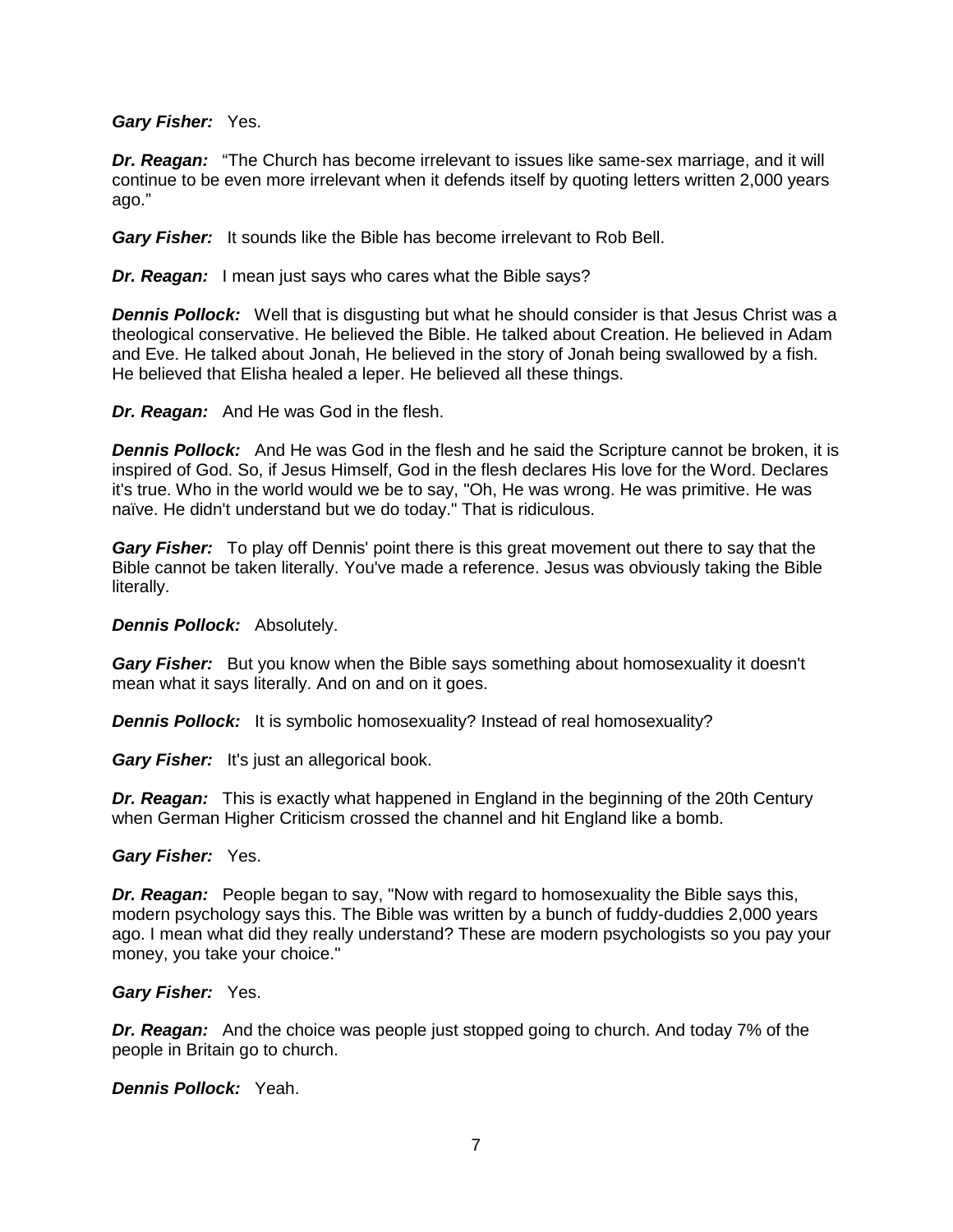*Gary Fisher:* The problem, the big problem with thinking that the Bible has become irrelevant is to also think that people are evolving and changing and that is a lie. People are the same today as they were the day as they were the day the word repent.

# *Dr. Reagan:* You mean we're not more sophisticated?

*Gary Fisher:* We just have bigger toys, is all we have.

**Dennis Pollock:** And if you look at the history of those who've ever done anything great for the Lord, reached lots of people, been used mightily in the hand of the Lord. They all love the Word, they love the Word. Many years ago Billy Graham had a contemporary named Chuck Templeton and they were both great preachers. They both preached in an organization called Youth for Christ.

# *Dr. Reagan:* Yes.

**Dennis Pollock:** And some people thought Templeton was actually a better preacher than Billy Graham. Templeton after being herald as like the greatest guy to every come along and preach in many a century began to move away from his love for the Bible, began to question the Bible. And finally gave up entirely not on the inspiration of Scripture but on the deity of Christ.

# *Dr. Reagan:* Oh.

*Dennis Pollock:* And he tried to influence Billy Graham that way and tried to tell him, "Billy you've to get modern here. The Bible's got errors. It's got fault. It's got flaws." And Billy wavered for just a little while and finally he battled it out on a golf course. And he had a Bible in his hand he was praying you know, "What do I do? What do I believe?" And he made that famous prayer, "Lord I don't understand it all but I am going to take the Bible as your Word by faith."

#### *Gary Fisher:* Amen.

*Dennis Pollock:* Chuck Templeton became a nothing. He never reached anybody else. His life went downhill. He was not an influence not only for God but really for anything. Billy Graham went on to become one of the greatest evangelists of all.

*Dr. Reagan:* Yes. Well let me give you another quote that's kind of in the same line. This is from W. A. Criswell, who was the pastor of First Baptist Church in Dallas for 50 years. And he said, "One of the main problems with the Church today is Leopard Theology. A Leopard Theologian is one who says that the Bible is inspired only in spots and he knows which spots."

*Gary Fisher:* I've met some of those people.

*Dr. Reagan:* There are a lot of them around.

*Gary Fisher:* There are.

*Dr. Reagan:* I mean what's the deal there?

**Gary Fisher:** Well, people no matter whether it is theology or learning at school from the first grade teacher whatever they have selective learning. They want to be counseled only in certain areas. And that secret part of my life leave that alone.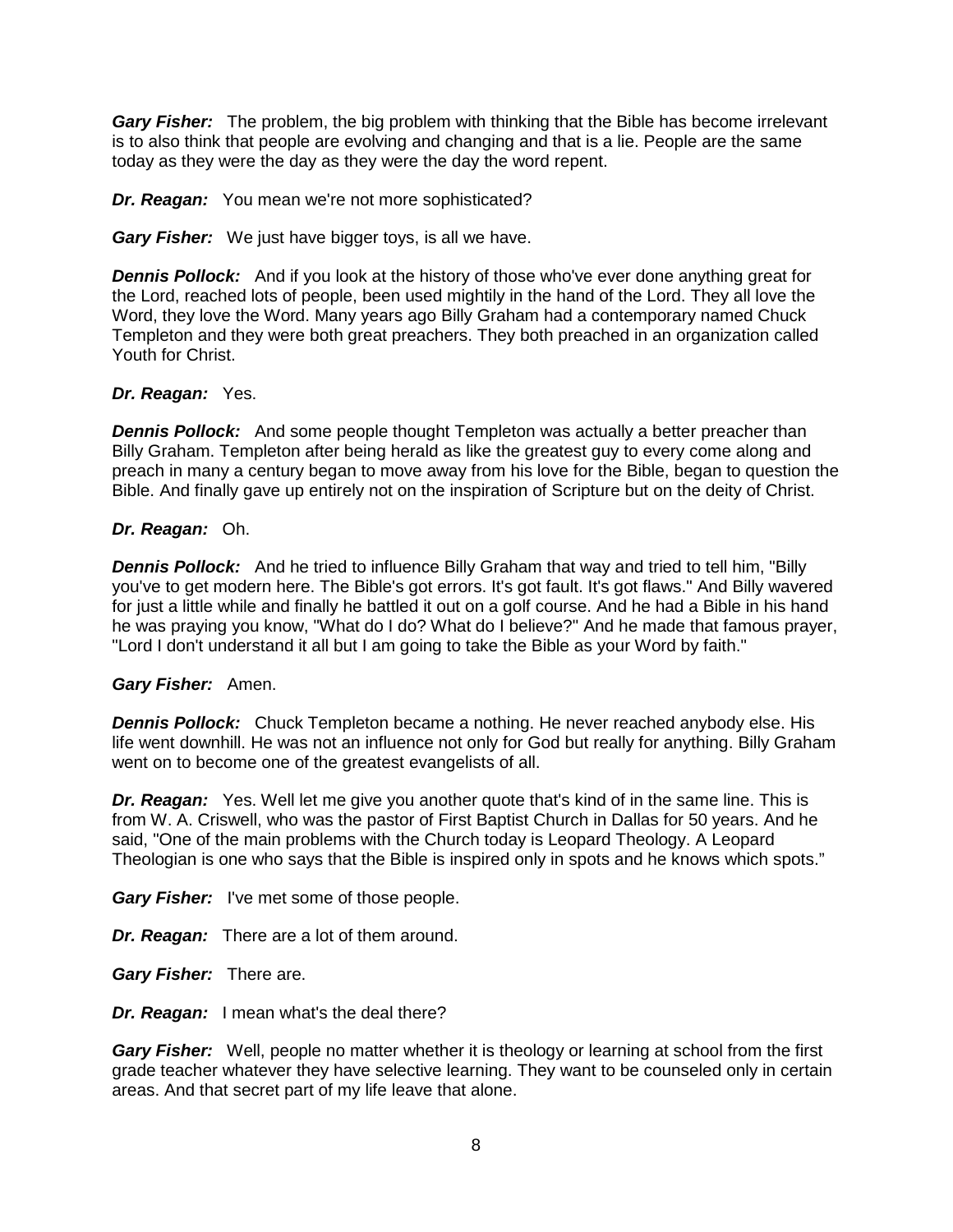**Dr. Reagan:** Well I think a lot of people approach the Bible like you're going through a buffet line; I'll have a little of this, and a little of that, I don't want any of that.

*Dennis Pollock:* Exactly.

*Gary Fisher:* That's right.

**Dennis Pollock:** And you know we all come to the Lord with our biases, with our tendencies towards this and that and our beliefs. And when you first start reading the Bible you are going to run across some stuff you really like. But you are going to read a few verses that are what I call the flinch verses. Ow, that kind of hurts.

# *Gary Fisher:* Yeah.

**Dennis Pollock:** Now the question is what do you do with those flinch verses? Well you could just rip the page out. Throw it away. That surely can't be true. And this can't be true. Or you could just stop flinching and believe it, and embrace it, and let the Word change you rather then you trying to delete the Word.

*Gary Fisher:* Let the Lord start working with it.

*Dr. Reagan:* Well let's shift gears here for a moment to an entirely different topic and this quote comes from all people President Obama. It says, "We are not at war with Islam. We are at war with people who have perverted Islam." What about it?

*Gary Fisher:* It's naïve, and it's a denial of history. Islam was never a peaceful religion from day one. It has established itself in violence all along the historical timeline.

*Dr. Reagan:* It holds people with violence the threat of violence.

*Gary Fisher:* And the Koran even say that the unbelievers are to be killed, and so forth and so on. So it is totally naïve and totally deceptive to believe that this is a peaceful religion. No way!

**Dennis Pollock:** If you wanted to find out what is the essence of Christianity, you know I want to get right into the deepest, thickest, most pure and pristine element of Christianity where would you go? You would go to those early Christians. You'd go hang around Paul, and Peter, and John and the early church that you read about in the book of Acts. And you would find out this is how it's supposed to be. Now if you want to find out the essence of Islam go back to the days of Mohammed. Go back to the days of the generation that followed him. Find out the proclamations he made about fighting your enemies and conquering by the sword, and making your enemies submit. You'd find out there is nothing peaceful about it. The truth is that the terrorists, and so called radicals are really just simply the fundamentalists, the ones who really take it seriously. Every religion has its nominal believers.

# *Dr. Reagan:* Yes.

**Dennis Pollock:** And its serious fundamental believers.

*Dr. Reagan:* Yes.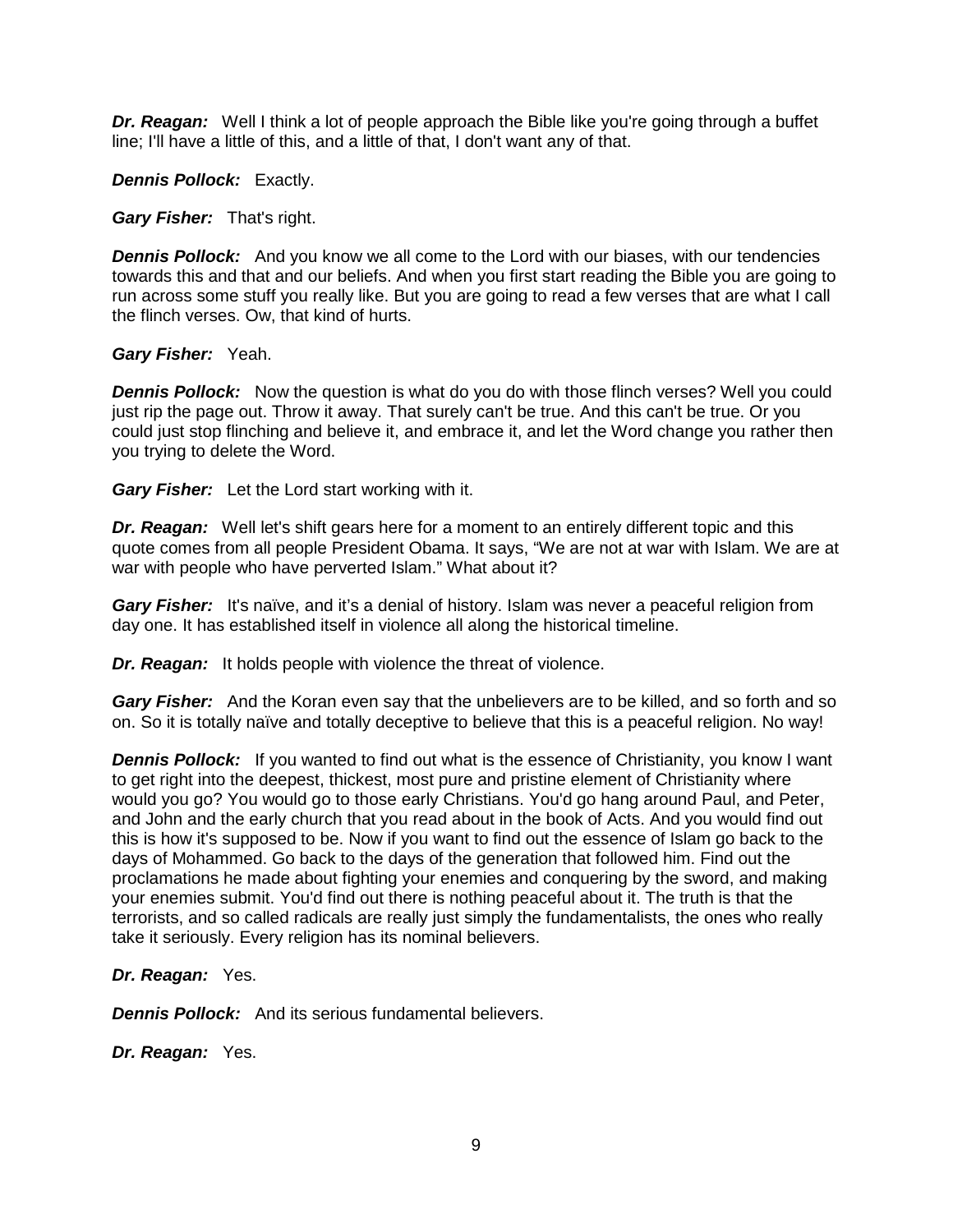**Dennis Pollock:** And the radical terrorists as we call them are really the fundamentalists, they take it seriously.

*Gary Fisher:* Would you say they are the finished product of Islam?

*Dennis Pollock:* I think so.

*Gary Fisher:* Alright, ok.

*Dr. Reagan:* Ok, let's switch to another topic now. This is by Duane Gish, former Vice President of the Institution for Creation Research. "Evolution requires an enormous faith in miracles, whereas materialistic philosophy forbids them." That is a pretty profound thought.

*Dennis Pollock:* Yes.

*Gary Fisher:* It really is.

*Dr. Reagan:* Expound on it.

*Dennis Pollock:* Well when Darwin was coming up with his theory of evolution one of the problems he ran into was there just weren't the transitional forms between one species and another. One would think that if a fish is going to turn into a crocodile you are going to have a half-fish half-crocodile fossil somewhere or left over you can look at and say, ok, this is the inbetween. And there should be in-betweens in all the different species as they were supposed to have jumped, but there were none. And they couldn't find them. Darwin said, "Well I admit there are not these transitional forms now. But I'm sure as we dig up the fossil record and really get into we'll find them."

# *Dr. Reagan:* Yes.

**Dennis Pollock:** Well the fossil record has been dug, and dug and researched and they still can't find them. So finally they came up with a new theory, well there was kind of a quantum leap from one species to the next. You won't find many transitional forms in fact you may not find any. But just take it by faith, it happened. So in a sense, yeah, it is requiring almost a miraculous, a belief in miracles.

*Dr. Reagan:* To me it requires more belief in miracles then believing in God when you start believing in something like evolution. You know all my life I wanted to go see Mount Rushmore and finally I got the opportunity. I went and I stood before that magnificent piece of carving and the thought came to me believing in evolution is equivalent to believing that this was created accidentally by erosion.

*Gary Fisher:* Yes.

*Dr. Reagan:* I mean it's just insane.

*Gary Fisher:* Absolutely. Yes.

*Dr. Reagan:* And particularly since the discovery of DNA even Bill Gates says that DNA is far more complicated than any type of software coding he has ever encountered in his life. And that happened accidentally?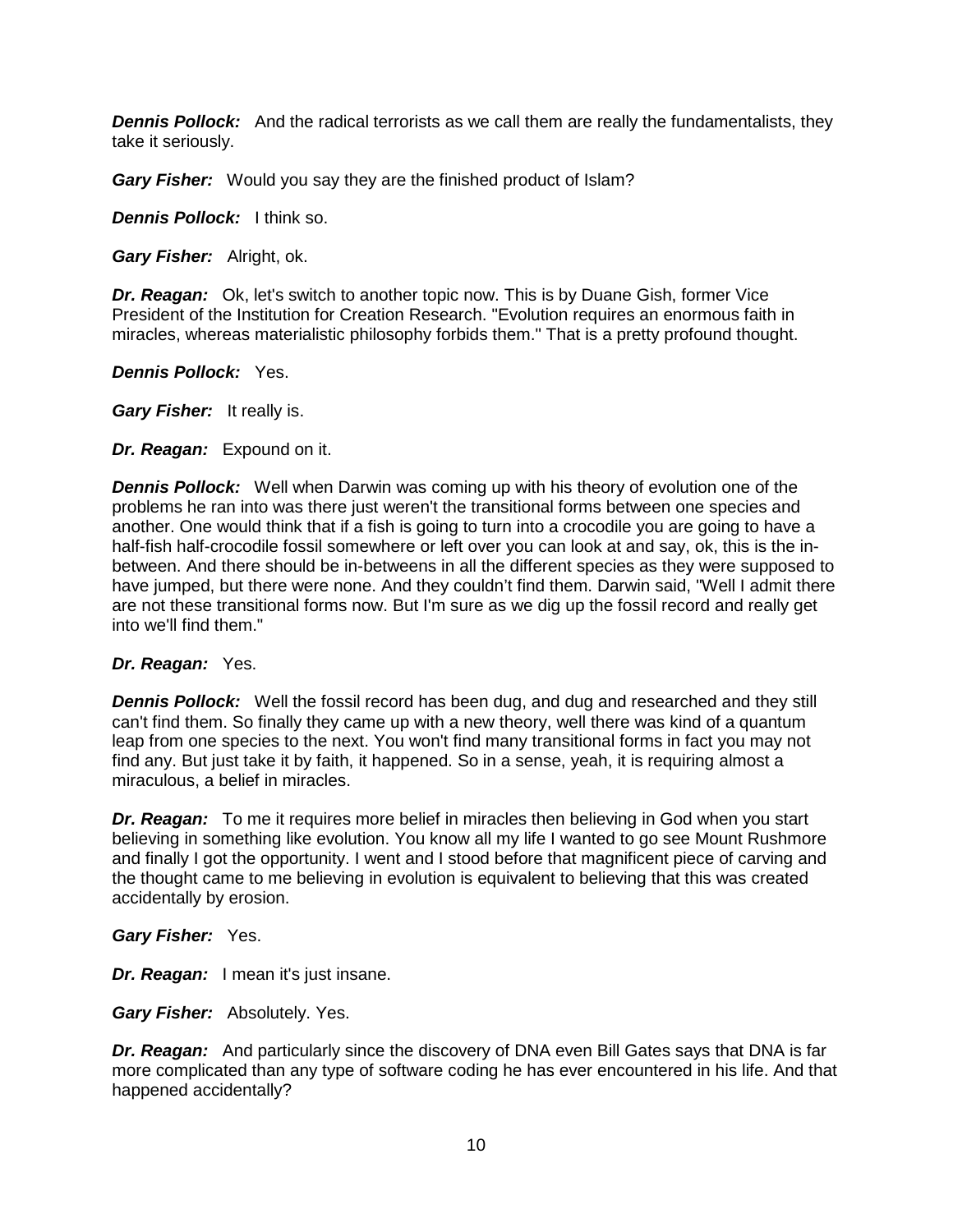### *Dennis Pollock:* Yeah.

*Gary Fisher:* Man reveals in this statement that he is capable of faith.

# *Dr. Reagan:* That's true.

*Gary Fisher:* And if that faith were channeled toward God instead of this other stuff God would reveal Himself because He promises that. If someone will search for me with all their heart I will reveal myself to him. And so if they would use this faith to channel toward God we would have a different outcome.

**Dr. Reagan:** Well I love the title of the book, I can't think of his name, maybe you can think of it the fella in California wrote about in defense of creationism and the title of the book was, "You Can Lead an Atheist to Evidence, But You Cannot Make Him Think."

*Gary Fisher:* I like it.

*Dr. Reagan:* I thought that was pretty clever.

*Gary Fisher:* Yeah.

*Dr. Reagan:* Well let's move to another topic both of you know Arnold Fruchtenbaum who is a Messianic believer, the evangelist for Ariel Ministries, quite an intellectual. And he made this comment, "If we are currently living in the Millennium, as Amillennialists claim, then we must be living in the slum section of it."

**Gary Fisher:** This is a favorite subject of mine. I know Arnie really well, he is a great guy. And I know that Arnie knows that the people that believe that are insisting on the allegorical interpretation of Scripture. For example when you come to Revelation 19 Jesus physically comes to the Mount of Olives, He sets up as King of Kings, and Lord of Lords. And Chapter 20 says that He sets up a 1,000 year reign. Six times he sets up a 1,000 year reign on earth. Zechariah 14 describes it in detail, it's going to be on earth, it's going to be a literally. Isaiah 65, they will plant vineyards, they will build houses, it's going to be a literal, literal time. And so, those that think that is now, are not looking at the biblical descriptions of it: peace, righteousness, justice. So.

*Dr. Reagan:* You know for the benefits of our viewers I might explain that an Amillennialists believes we are living in the Millennium right now, that it began at the cross and will continue until Jesus Christ comes back. And the 1,000 years is just symbolic it doesn't mean 1,000 years. Well I've always felt like if we're living in the Millennium now and Jesus Christ is reigning over the world, He is doing a terrible job of it.

*Gary Fisher:* We'll I'll extend the point and I agree. I was raised in a church environment.

# *Dr. Reagan:* Right.

*Gary Fisher:* That didn't believe in the literally return of Jesus and the establishment of a literal Millennium. And what this requires is to demand the literal interpretation of Scripture. If there is no literal interpretation of Scripture that's credible here then how do we know there was a real Jesus?